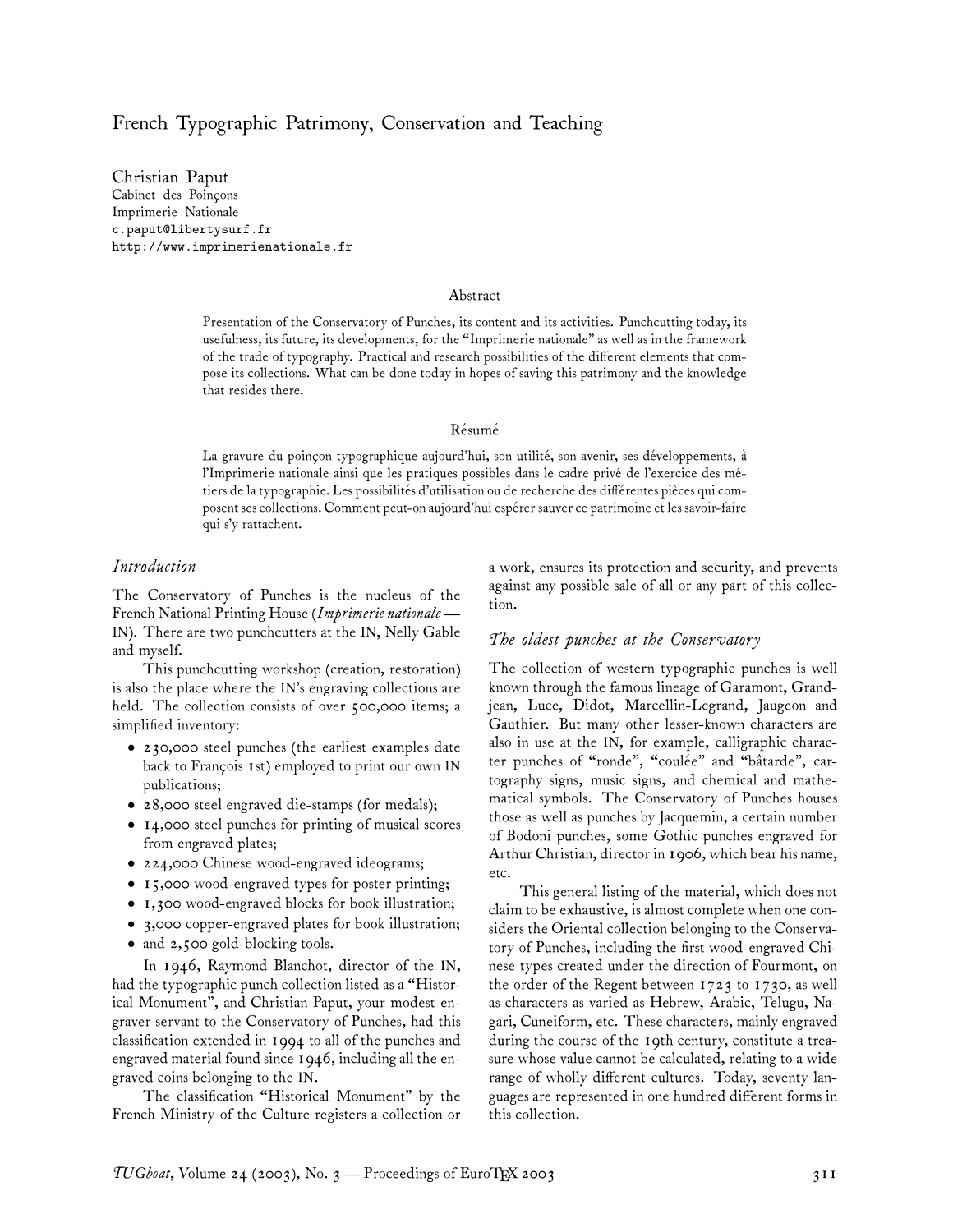Since the 1980s and 1990s, there have been many developments.

First, the restitution of the last remaining punches of the Peignot collection that had been bequeathed to the Conservatory of Punches by the Haas Switzerland Typefoundry. Subsequently, Neufville Typefoundry Barcelona donated types to the Conservatory of Punches. Punches of the company Plon-Nourry have also been recovered; these are essentially "decorative vignettes". This was followed by the purchase of the Tanturri Workshop, which has enriched our collections with punches of music, as well as with the complete set of tools required for this type of engraving and printing.

# *Various productions of the French National Printing House, particularly of the Conservatory*

A collection of books has been published by the IN. All are composed by hand from metal types.

A workshop is supported, specializing in producing artists' books and original prints, and also catering to the needs of other publishers, in the fields of lithography, etching, engraving and collotype. It is also in this workshop that letterpress printing is practised.

This is why it is the mission of the Conservatory of Punches to preserve typographic punches in perfect condition, suitable for supplying characters for printing.

In practical terms, the composing workshop orders its supply of characters from the typefoundry. The foundry casts type according to the needs of the compositors using the matrices in its extensive type library, as long as the condition of the actual matrix permits. Otherwise the request goes back through the system of production to the Conservatory of Punches which supplies the original punch necessary for the restriking of the defective matrix. Where a punch is damaged, it is completely recut, identical to the original, using the timehonoured methods passed down to us by our forebears. This is the restoration sector of our activity.

The Conservatory of Punches today pursues several aims in order to show its worth, and build its archive outside of the employment of these hand-engraved pieces:

• We participate in various exhibitions, in France and abroad, also loaning material. Notably, we have lent punches to the Seville Universal Exhibition as well as for a display accompanying a conference in Athens. Nearer to home, the Didot exhibition allowed us to present a selection of punches, while an exhibition about Lebanon showed a composition of classic Phoenician in lead type. The Print Museum of Lyon organized an exhibition to celebrate the three hundred year anniversary of the first utilization of the "Romain du Roi" and, for this occasion, borrowed a number of historical items from the IN.

- More recently, we have had the opportunity to increase our collections from donations and, whenever possible (we have no special budget for this purpose), we have also bought historical material.
- Study and experimentation (through lack of time) of traditional techniques— such as hand-composing, music engraving, printing and casting— is undertaken whenever possible, to preserve a dying craft.
- We have created and we continue to increase a library of type specimens, thanks to our suppliers and contacts with the trade.
- Passing on of our knowledge of engraving is sometimes dispensed at the Conservatory of Punches through internships and organized visits. Approximately one trainee per year has been received in our workshop since 1989.
- The creative side to our work, apart from the creation of the typeface "Gauthier" in the 1980s, is presented by the engraving of characters missing from ancient fonts; it is especially evident lately through various projects and creations (character "Humane" and expressive vignettes).
- Through my work as lecturer at École Estienne, I pass on my knowledge of the history of handwriting and typography.
- Inventories of our collections have been undertaken to allow the Historical Monument classification. Today these inventories need to be specified qualitatively to be able to be properly exploitable.

In a few lines, I trace the present situation of the Conservatory of Punches. We know that the French National Printing House must move; for this reason, over the last six months we have resumed collating all of the engraving collections in order to reference and prepare them for transportation to a new installation site. The collection should go into a workshop-museum at Choisyle-Roi in the months to come.

I have obtained for this preparation the services of an ex-student from École Estienne, qualified in engraving and etching. He will assist me until June 2003, then he will stay with the Conservatory of Punches during his training in the art of typographic punchcutting (three years are envisaged). This training is possible thanks to the action of the Ministry of Culture, in the context of the scheme of "Maîtres d'Art", initiated by them, to safeguard crafts.

Thus, a young engraver is allowed the chance to obtain rare skills in the area of typography which he can use in his future profession, which, for him, seems to be the creation of handmade artist's books.